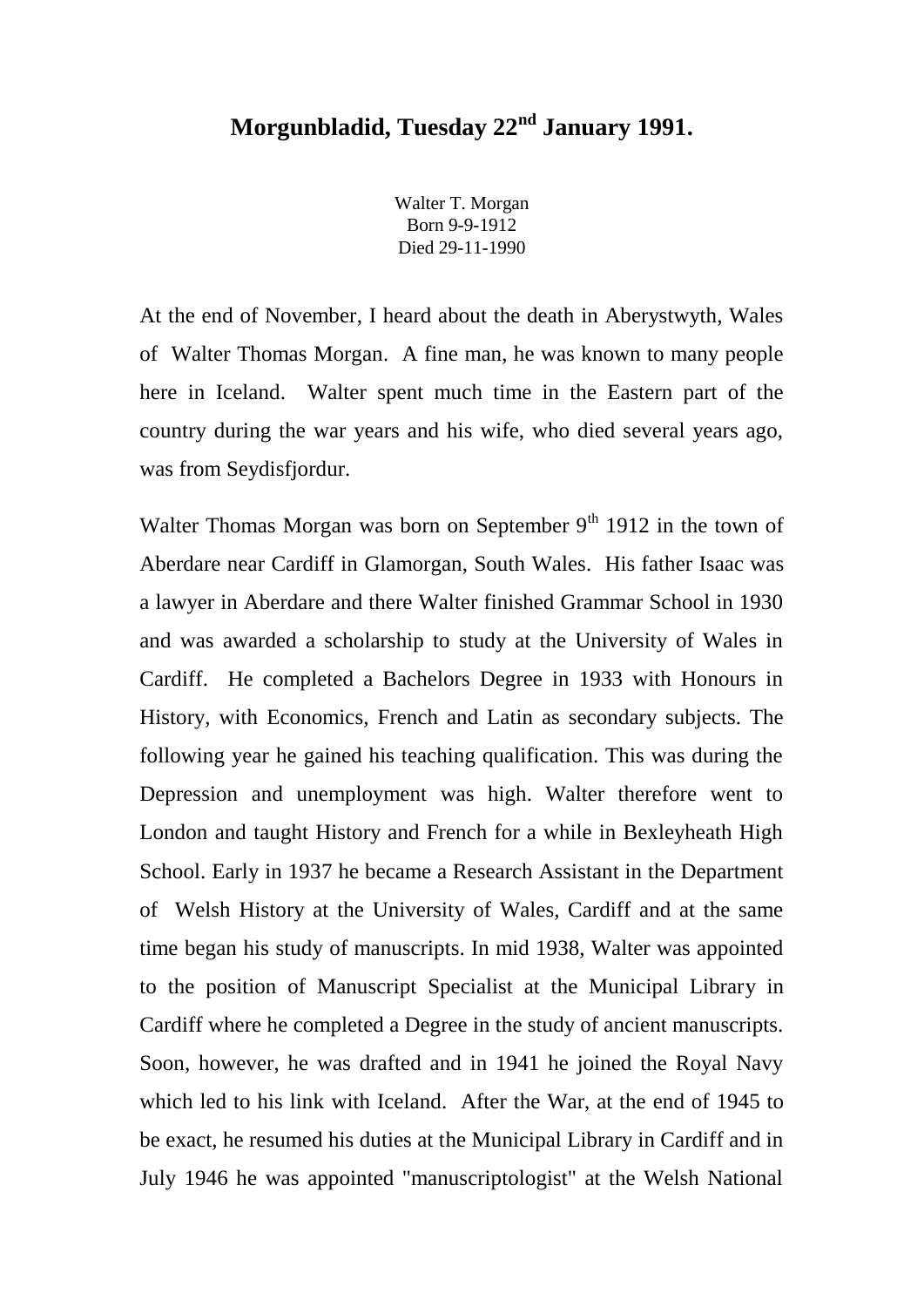Library in the town of Aberystwyth on Cardigan Bay in Mid-Wales. Walter worked there without interruption until the end of September 1975, when he retired, but until he died he spent much time on Historical research for his own pleasure and education. He obtained a Masters Degree in History at Cardiff in 1962 and his Thesis was on Religious Law in the Bishopric of St. David's in Wales. This thesis and many others not only on the history of religion but also in Political Science, appeared in print, but then he was a very capable writer. Walter was also knowledgeable about Economics and Sociology and was a good linguist. He spoke and wrote Welsh and English equally well was fluent in Latin and was also able to speak French, German and Icelandic when he needed to. Walter was familiar with the culture and history of several nations, had travelled to several countries and was very concerned about international relations and world peace. He always supported the United Nations and the Liberal Party in Wales and in politics his most cherished wish was that one day Proportional Representation would be adopted in Britain.

Nearly three months after Walter was called up he was posted to Iceland and came to Reykjavik in July 1941, about a year after the occupation. Thus began his ties with Iceland which were never broken. In the Navy he worked with the Coastguard usually with two or three others. Initially he was based at Hofn in Hofnafjordtur for one year. After a short leave in Britain he was posted to Vopnafjordur in August 1942 where he spent a year and a half. In Vopnafjordur he was alone for the last six weeks when that port was operative. Early in 1944 he spent a little time in Eskifjordur as the leader of a four-man guard. There Walter spent just over one year before leaving Iceland in July 1945. The last few months of his military service were spent in Scotland and at the end of 1945 he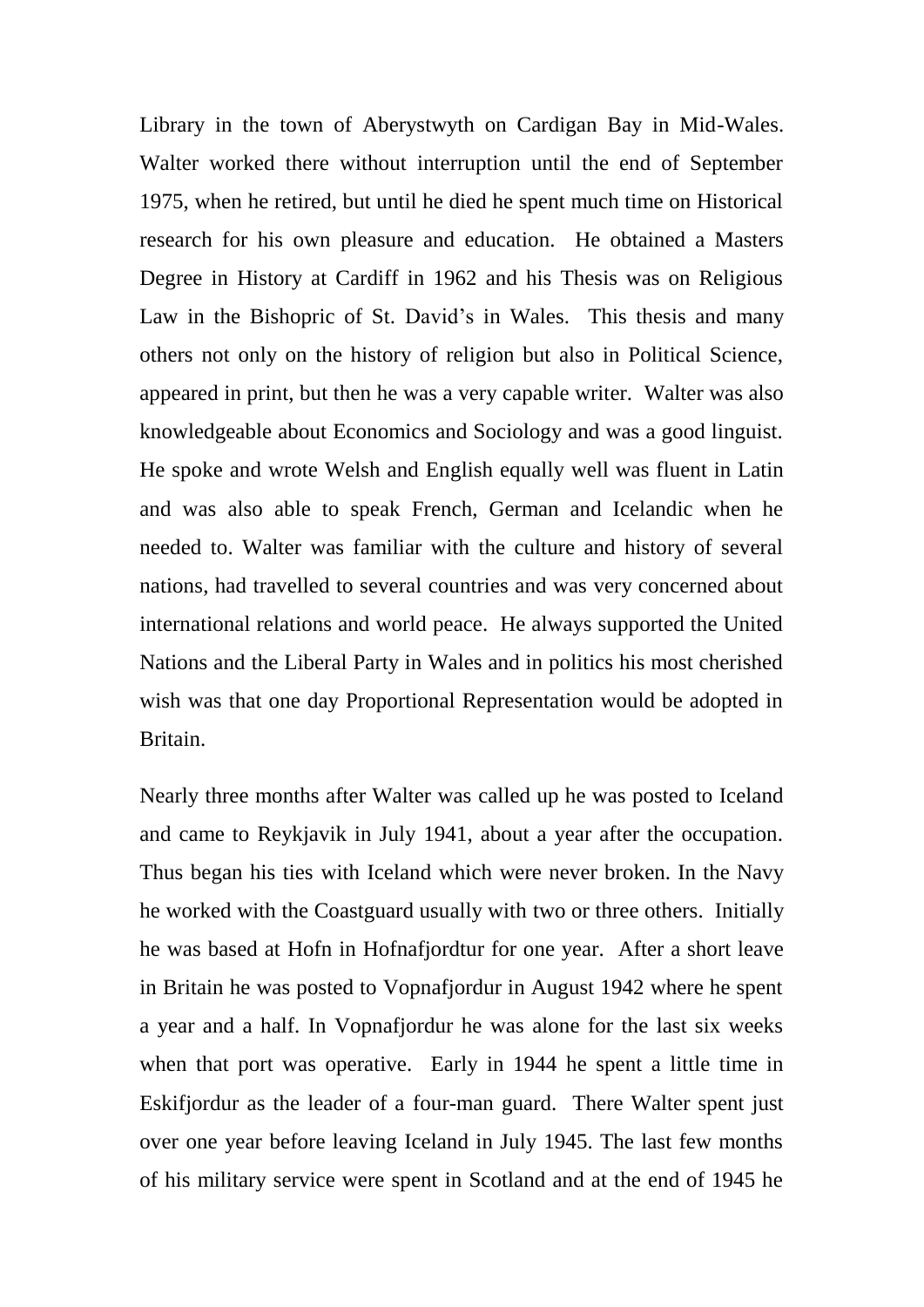returned to his previous job in Cardiff. During his years in Iceland Walter was not only a soldier carrying out his duties. His interest in the Icelandic language and culture, a good education and the way he presented himself led him to learn to read and speak Icelandic; he got to know several Icelanders and followed current affairs with interest. He had many good memories from four years in Iceland. So well did he adapt to life in Iceland that, for example, he became a part time teacher in Vopnafjordur teaching teenagers English for part of the Winter free of charge. When he left his students gave him a copy of Sigurdur Nordal's "Icelandic Reader  $1850 - 1930$ ", a gift that Walter always appreciated and kept in his library along with other Icelandic books. Walter's most precious memories from his years in Iceland were no doubt, his years in Seydisfjordur where his life reached a turning point.

On New Years Eve 1944 he met his wife-to-be, Dorgerdur Sigurros Johannesdottir. She was born on May  $24<sup>th</sup>$  1921, the daughter of Johannes Sveinsson watchmaker and his wife Elin Juliana Sveinsdottir. Walter and Gerda, as she was known, were married in Pontypridd, Glamorgan in February 1946. They spent a short time in Aberdare before moving to Aberystwyth, a beautiful town about the size of Akureyri, where Walter became Manuscriptologist at The National Library of Wales.

Gerda had started to learn English from Walter in Seydisfjordur and she quickly made many friends and acquaintances abroad. But they did not spend much time together as Gerda died of heart failure on October  $6<sup>th</sup>$ 1950, only 29 years old. The tragic death of Gerda while she was in her prime was a big setback for him. They did not have any children and Walter grieved for his wife for the rest of his life. Gerda was apparently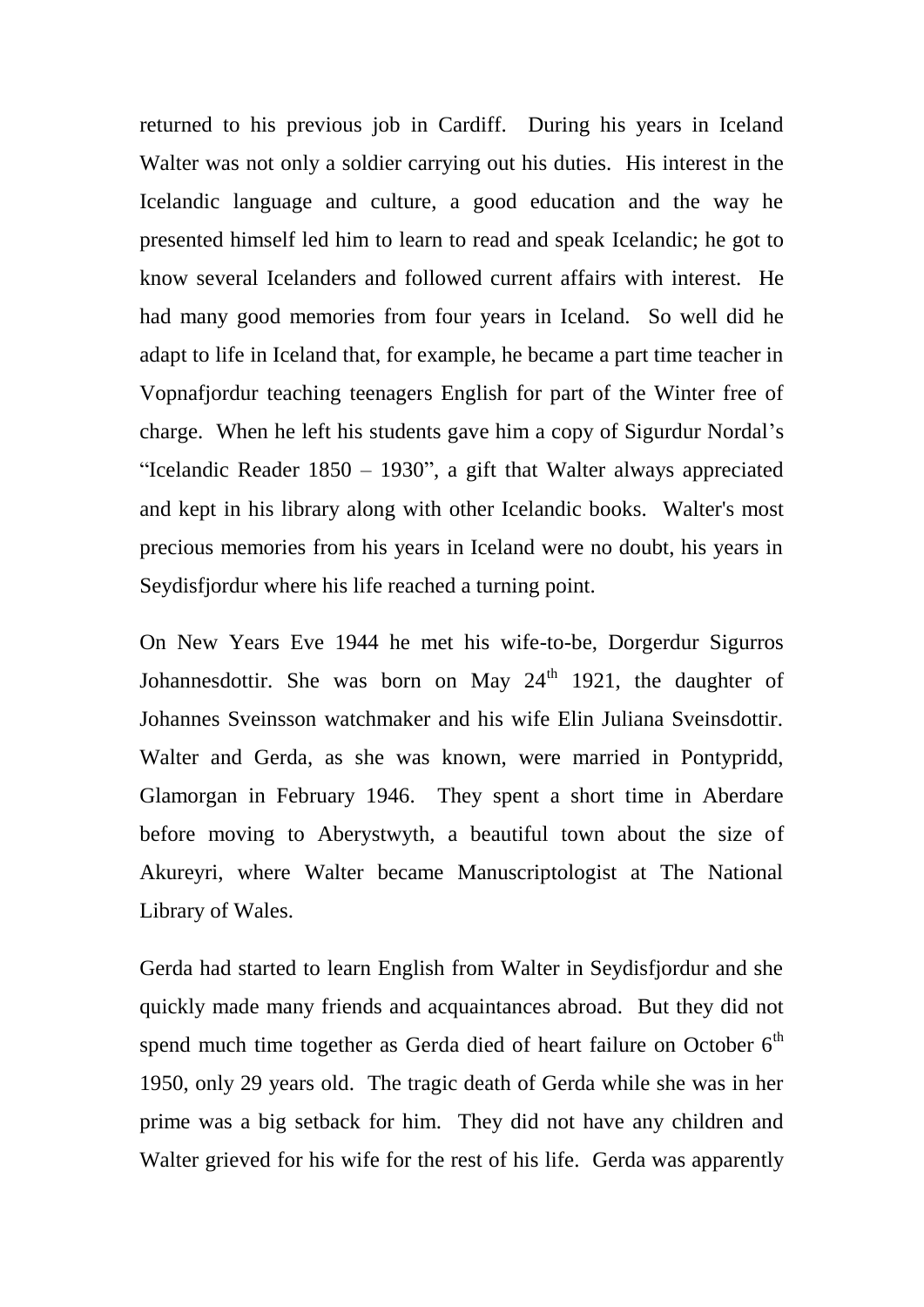a happy and clever woman, popular among her friends and acquaintances in Wales. Their wedding photograph was always on the mantelpiece in Walter's sitting room and bore witness to his love and loyalty. Ever since Gerda died Walter lived alone except for a few years when an elderly aunt lived with him. For the last twenty-five years Walter lived at 49 Portland Street, close to the shore in Aberystwyth. He enjoyed the outdoors and walked with quick and determined steps and his stocky figure could be seen walking up and down the beautiful hills and valleys. For the most part his health was good; his blindness in one eye affected him only a bit in the last ten years but his mental capacity was undiminished until the last moment. Last Autumn he had to spend some time in hospital and was recovering in a home when he suddenly died on the morning of November  $29<sup>th</sup>$  in his 79<sup>th</sup> year. A memorial service was held in Aberystwyth but the funeral was at the place of his birth, Aberdare at the same spot as his wife forty years earlier.

Walter Morgan was one of the first people I got to know during my student years in Aberystwyth, 1966 - 1972. I had heard a little about him before I went abroad. During my first day I went up to the Library and asked for Walter, "Komdu saell og blessadur" he said and took me in his arms, the only Icelandic student in the area at the time. My family and I gained a true family friend and knowing him was always a pleasure. There were always happy times at Llanbadarn Fawr when Walter came as a guest. On New Years Eve for example, we were amused to see the children drawn to him as Walter tested our young son's knowledge of Welsh - with very good results. He would often invite us to his home or to a good hotel and the train trips he invited us on to North Wales were unforgettable. He introduced us to several friends and acquaintances who in turn became our friends. He always gave good advice. Various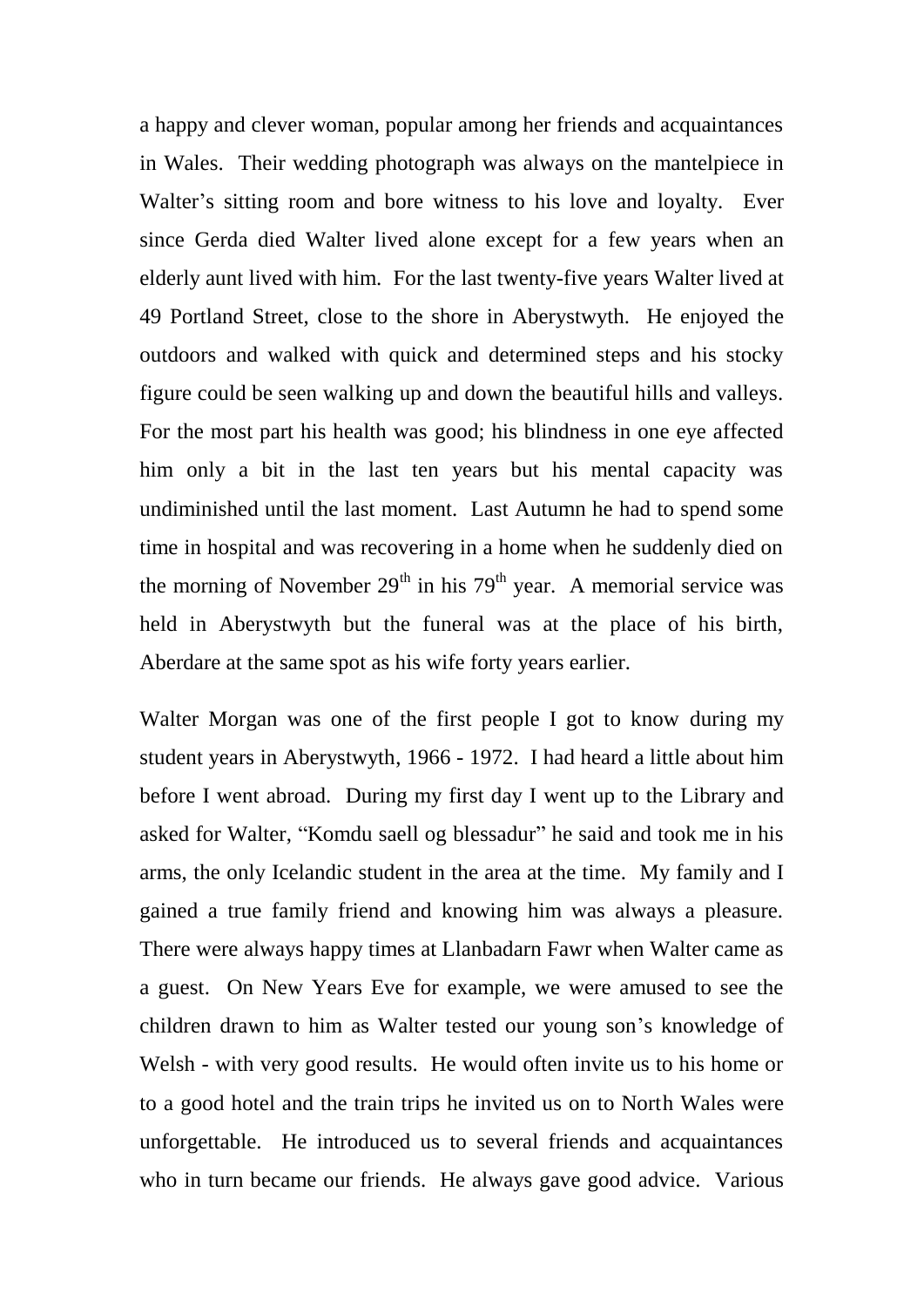other Icelanders benefited from Walter's hospitality and he was particularly warm towards the relatives and friends of Gerda. He would often mention his pleasant trip to Iceland in the Summer of 1959 when he visited several friends and acquaintances. He always followed what was happening in the Icelandic economy; he read reports from the O.E.C.D. and was familiar with many Icelandic politicians both living and dead.

When we parted in the summer of 1972, we corresponded regularly usually two or three times a year. Walter wrote in English but insisted that I wrote in Icelandic because he wanted to maintain his knowledge of the language. I always looked forward to his letters. I managed to visit him three times in Aberystwyth, once in London and a few times we spoke on the telephone when I was passing through the British Isles but did not have time to visit the areas I knew in the west by the Cardigan Bay. All these encounters were both educational and beneficial as Walter had a great depth of knowledge. His grandfather in Aberdare had managed the local Co-op and Walter was always a true follower of the co-operative movement. He was not fond of the ruthless market philosophy, which is now gaining in popularity. In the last letter I received from Walter, last autumn, he particularly mentioned the environment in the light of increasing pollution and mentioned ideas to ease the problems. He was always well-versed in current affairs although he was becoming older. He was a realist who always tried to look at the brighter sides of life. He was a good example to others with his selfsufficiency and modesty and exemplary character. I was very fortunate to get to know Walter when I did and to have him as a friend. For that, my family and I are grateful and we miss him very much.